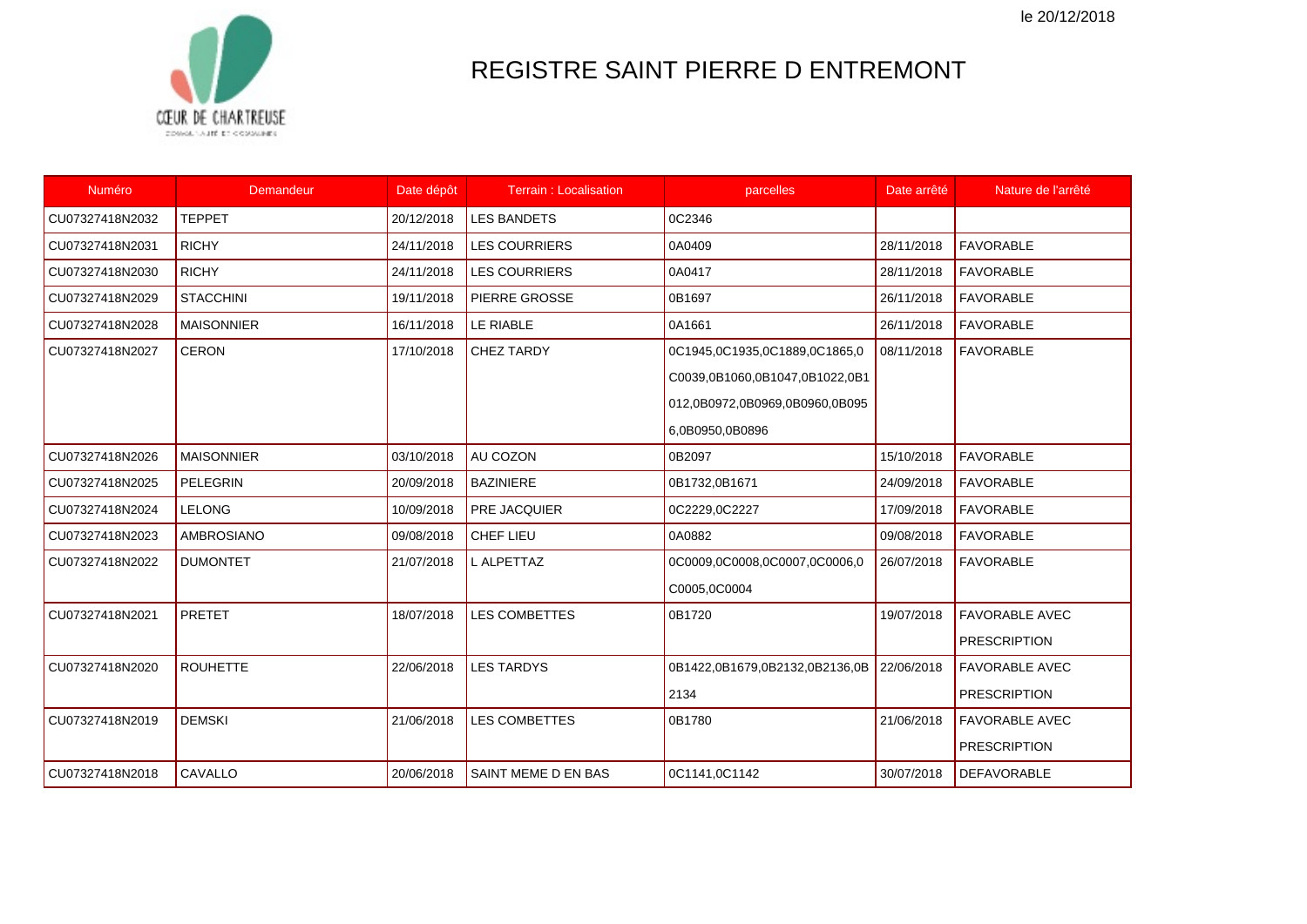| CU07327418N2017 | <b>SAINT-PAUL</b> | 24/05/2018 | <b>PISSIN</b>             | 0B0008               | 31/05/2018 | <b>FAVORABLE AVEC</b> |
|-----------------|-------------------|------------|---------------------------|----------------------|------------|-----------------------|
|                 |                   |            |                           |                      |            | <b>PRESCRIPTION</b>   |
| CU07327418N2016 | SAINT-PAUL        | 24/05/2018 | LA CHARBONNIERE           | 0B0206               | 31/05/2018 | <b>FAVORABLE AVEC</b> |
|                 |                   |            |                           |                      |            | <b>PRESCRIPTION</b>   |
| CU07327418N2015 | SAINT-PAUL        | 24/05/2018 | <b>LES AMODERETS</b>      | 0B0113,0B0114        | 31/05/2018 | <b>FAVORABLE AVEC</b> |
|                 |                   |            |                           |                      |            | <b>PRESCRIPTION</b>   |
| CU07327418N2014 | <b>RICHY</b>      | 18/05/2018 | PRE DU COMTE              | 0A1807               | 25/05/2018 | <b>FAVORABLE AVEC</b> |
|                 |                   |            |                           |                      |            | <b>PRESCRIPTION</b>   |
| CU07327418N2013 | <b>LAVERNE</b>    | 20/04/2018 | <b>LA FRACETTE</b>        | 0A0643               | 03/05/2018 | <b>FAVORABLE AVEC</b> |
|                 |                   |            |                           |                      |            | <b>PRESCRIPTION</b>   |
| CU07327418N2012 | <b>LAVERNE</b>    | 20/04/2018 | LA FRACETTE               | 0A0670               | 03/05/2018 | <b>FAVORABLE AVEC</b> |
|                 |                   |            |                           |                      |            | <b>PRESCRIPTION</b>   |
| CU07327418N2011 | <b>GUILLON</b>    | 18/04/2018 | <b>LES COURRIERS</b>      | 0A0432,0A0431        | 27/04/2018 | <b>FAVORABLE AVEC</b> |
|                 |                   |            |                           |                      |            | <b>PRESCRIPTION</b>   |
| CU07327418N2010 | <b>GUILLON</b>    | 18/04/2018 | <b>LES COURRIERS</b>      | 0A0426,0A0427,0A0430 | 02/05/2018 | <b>FAVORABLE AVEC</b> |
|                 |                   |            |                           |                      |            | <b>PRESCRIPTION</b>   |
| CU07327418N2008 | <b>BILLARD</b>    | 07/04/2018 | <b>BAZINIERE</b>          | 0B1735               | 13/04/2018 | <b>FAVORABLE AVEC</b> |
|                 |                   |            |                           |                      |            | <b>PRESCRIPTION</b>   |
| CU07327418N2009 | <b>RICHY</b>      | 06/04/2018 | LES COMBETTES             | 0B1728,0B1712        | 16/04/2018 | <b>FAVORABLE AVEC</b> |
|                 |                   |            |                           |                      |            | <b>PRESCRIPTION</b>   |
| CU07327418N2007 | <b>DAVID</b>      | 17/03/2018 | AU CHAPY                  | 0C1461,0C1457        | 20/04/2018 | <b>DEFAVORABLE</b>    |
| CU07327418N2006 | <b>RICHY</b>      | 16/02/2018 | LES AMODERETS             | 0B0116               | 19/02/2018 | <b>FAVORABLE</b>      |
| CU07327418N2005 | <b>RICHY</b>      | 16/02/2018 | LE GRAND BOIS             | 0B0031               | 19/02/2018 | <b>FAVORABLE</b>      |
| CU07327418N2004 | <b>RICHY</b>      | 16/02/2018 | <b>LES GRANDES PIECES</b> | 0B1308               | 19/02/2018 | <b>FAVORABLE</b>      |
| CU07327418N2003 | <b>PECHOUX</b>    | 01/02/2018 | <b>COTE CHATAIN</b>       | 0C1795,0C1803,0C1794 | 02/02/2018 | <b>FAVORABLE</b>      |
| CU07327418N2002 | <b>MAISONNIER</b> | 17/01/2018 | PRE DU COMTE              | 0A1342               | 03/03/2018 | <b>FAVORABLE AVEC</b> |
|                 |                   |            |                           |                      |            | <b>PRESCRIPTION</b>   |
|                 |                   |            |                           |                      |            |                       |

**Statistiques**